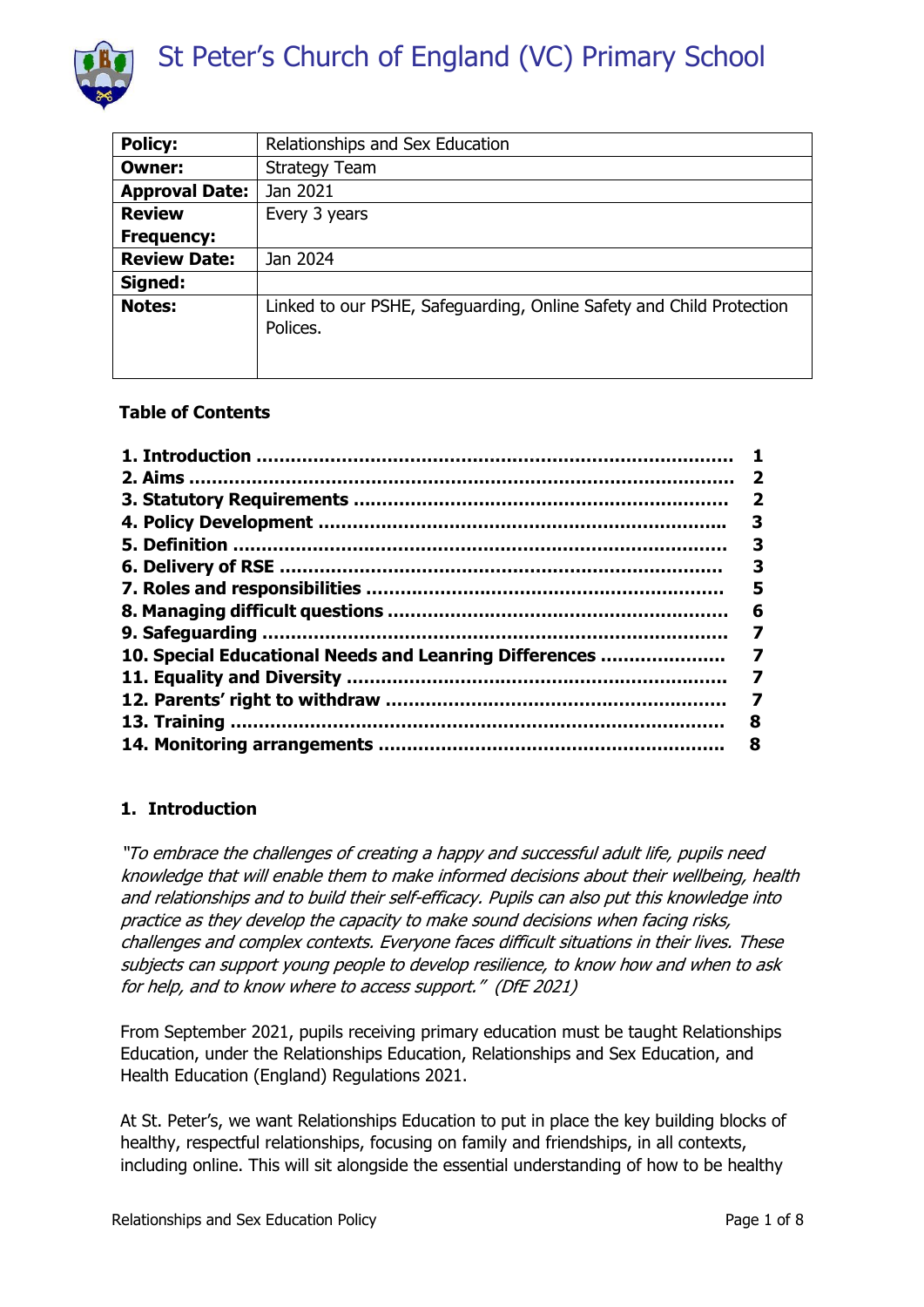



Sex education is not compulsory in primary schools. However, at St. Peter's, we have made the decision to teach sex education in Year 6 to ensure children are suitably prepared for transition to secondary school. It is essential that any aspects of sex education taught are appropriately tailored to the age, physical and emotional maturity of the pupils.

# **2. Aims**

The aims of relationships and sex education (RSE) at our school are to:

- Learn about the characteristics of healthy family life
- Learn about relationship issues including friendships, bullying and self-esteem (including online relationships)
- Provide a framework in which sensitive discussions can take place
- Help pupils develop feelings of self-respect, confidence and empathy
- Develop self-worth, self-esteem and confidence which foster respect for self and others
- Explore how to deal with a range of new emotions and discuss appropriate ways of expressing these feelings
- Explore and clarify attitudes and values of individuals and society
- Prepare children to take an active role as future citizens
- Create a positive culture around issues of sexuality and relationships
- Teach pupils the correct vocabulary to describe themselves and their bodies
- Prepare pupils for puberty, and give them an understanding of sexual development and the importance of health and hygiene
- Enable children to protect themselves and ask for help and support.

# **3. Statutory requirements**

This policy has been written in accordance with the statutory guidance document "Relationships and Sex Education (RSE) and Health Education" (DfE, 2021). This is statutory guidance from the Department for Education issued under Section 80A of the Education Act 2002 and section 403 of the Education Act 1996.

Department for Education guidance states that by the summer term 2021, all primary schools must teach Relationships and Health Education. The teaching of Sex Education in primary schools remains non-statutory, with the exception of the elements of sex education contained in the science national curriculum: including knowledge of the main external body parts; the changes as humans develop to old age and reproduction in some plants and animals. Other related topics that fall within the statutory requirements for Health Education, such as puberty and menstrual wellbeing, will be included alongside RSE Education within PSHE education lessons.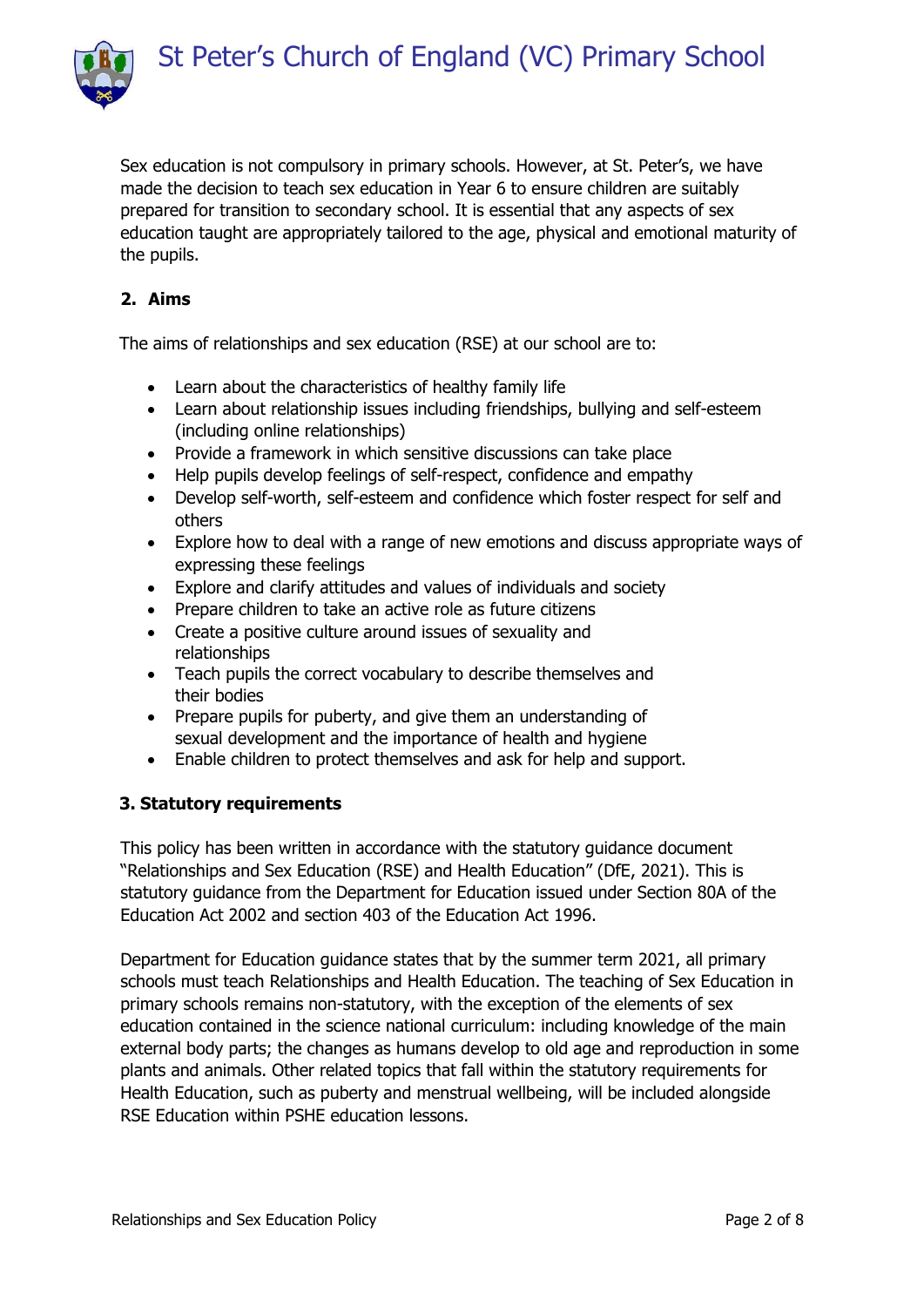

Within the statutory guidance document for RSE and Health Education, the DfE also encourages schools to deliver age-appropriate sex education if they feel their pupils need this information:

"It will be for primary schools to determine whether they need to cover any additional content on sex education to meet the needs of their pupils. Many primary schools already choose to teach some aspects of sex education and will continue to do so, although it is not a requirement..." (DfE 2021)

# <span id="page-2-0"></span>**4. Policy Development**

This policy has been developed in consultation with staff, pupils and parents. The consultation and policy development process involved the following steps:

- Staff consultation  $-$  all school staff were given the opportunity to look at the policy and make recommendations. All staff were invited to complete a survey about the teaching of RSE
- Parent consultation  $-$  parents were invited to complete an online survey about the delivery of RSE.
- Pupil consultation pupils were invited to complete an online survey and the teaching and learning of RSE
- Ratification once amendments were made, the policy was shared with governors and ratified.

# <span id="page-2-1"></span>**5. Definition**

RSE is about the emotional, social and cultural development of pupils, and involves learning about relationships, sexual health, sexuality, healthy lifestyles, diversity and personal identity. RSE involves a combination of sharing information and exploring issues and values. RSE is not about the promotion of sexual activity.

#### <span id="page-2-2"></span>**6. Delivery of RSE**

RSE is taught within the personal, social, health and economic (PSHE) education curriculum. Biological aspects of RSE are taught within the science curriculum, and other aspects are included in religious education (RE).

Across all Key Stages, pupils will be supported with developing the following skills:

- Communication, including how to manage changing relationships and emotions
- Recognising and assessing potential risks
- **Assertiveness**
- Seeking help and support when required
- Informed decision-making
- Self-respect and empathy for others
- Recognising and maximising a healthy lifestyle
- Managing conflict
- Discussion and group work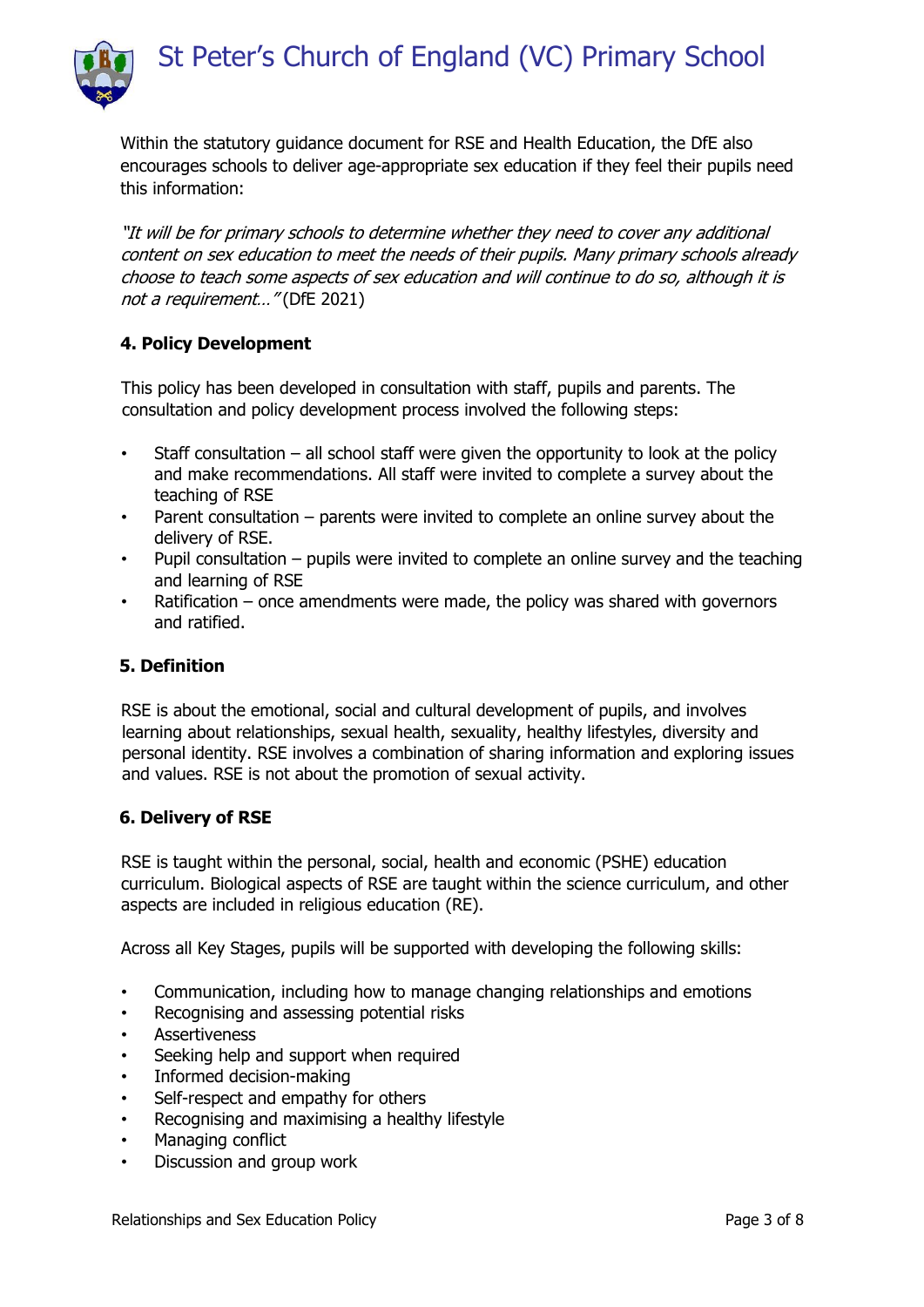St Peter's Church of England (VC) Primary School



PSHE is taught each week in class and through our Christian values (Hope, Respect, Faith, Love, Forgiveness and Perseverance) and Collective Worship.

By the end of Primary School children should know;

| Families and  | • that families are important for children growing up because they can give love, security                                                                                                    |
|---------------|-----------------------------------------------------------------------------------------------------------------------------------------------------------------------------------------------|
| people who    | and stability.                                                                                                                                                                                |
| care for me   | • the characteristics of healthy family life, commitment to each other, including in times of                                                                                                 |
|               | difficulty, protection and care for children and other family members, the importance of                                                                                                      |
|               | spending time together and sharing each other's lives.                                                                                                                                        |
|               | . that others' families, either in school or in the wider world, sometimes look different from<br>their family, but that they should respect those differences and know that other children's |
|               | families are also characterised by love and care.                                                                                                                                             |
|               | • that stable, caring relationships, which may be of different types, are at the heart of                                                                                                     |
|               | happy families, and are important for children's security as they grow up.                                                                                                                    |
|               | • that marriage represents a formal and legally recognised commitment of two people to                                                                                                        |
|               | each other which is intended to be lifelong.                                                                                                                                                  |
|               | • how to recognise if family relationships are making them feel unhappy or unsafe, and how                                                                                                    |
|               | to seek help or advice from others if needed.                                                                                                                                                 |
| Caring        | • how important friendships are in making us feel happy and secure, and how people                                                                                                            |
| friendships   | choose and make friends.                                                                                                                                                                      |
|               | • the characteristics of friendships, including mutual respect, truthfulness, trustworthiness,                                                                                                |
|               | loyalty, kindness, generosity, trust, sharing interests and experiences and support with<br>problems and difficulties.                                                                        |
|               | • that healthy friendships are positive and welcoming towards others, and do not make                                                                                                         |
|               | others feel lonely or excluded.                                                                                                                                                               |
|               | • that most friendships have ups and downs, and that these can often be worked through                                                                                                        |
|               | so that the friendship is repaired or even strengthened, and that resorting to violence is                                                                                                    |
|               | never right.                                                                                                                                                                                  |
|               | • how to recognise who to trust and who not to trust, how to judge when a friendship is                                                                                                       |
|               | making them feel unhappy or uncomfortable, managing conflict, how to manage these                                                                                                             |
|               | situations and how to seek help or advice from others, if needed.                                                                                                                             |
| Respectful    | • the importance of respecting others, even when they are very different from them (for                                                                                                       |
| relationships | example, physically, in character, personality or backgrounds), or make different choices or                                                                                                  |
|               | have different preferences or beliefs.                                                                                                                                                        |
|               | • practical steps they can take in a range of different contexts to improve or support<br>respectful relationships.                                                                           |
|               | • the conventions of courtesy and manners.                                                                                                                                                    |
|               | • the importance of self-respect and how this links to their own happiness.                                                                                                                   |
|               | • that in school and in wider society they can expect to be treated with respect by others,                                                                                                   |
|               | and that in turn they should show due respect to others, including those in positions of                                                                                                      |
|               | authority.                                                                                                                                                                                    |
|               | • about different types of bullying (including cyberbullying), the impact of bullying,                                                                                                        |
|               | responsibilities of bystanders (primarily reporting bullying to an adult) and how to get help.                                                                                                |
|               | • what a stereotype is, and how stereotypes can be unfair, negative or destructive.                                                                                                           |
|               | • the importance of permission-seeking and giving in relationships with friends, peers and                                                                                                    |
|               | adults.                                                                                                                                                                                       |
| Online        | • that people sometimes behave differently online, including by pretending to be someone                                                                                                      |
| relationships | they are not.                                                                                                                                                                                 |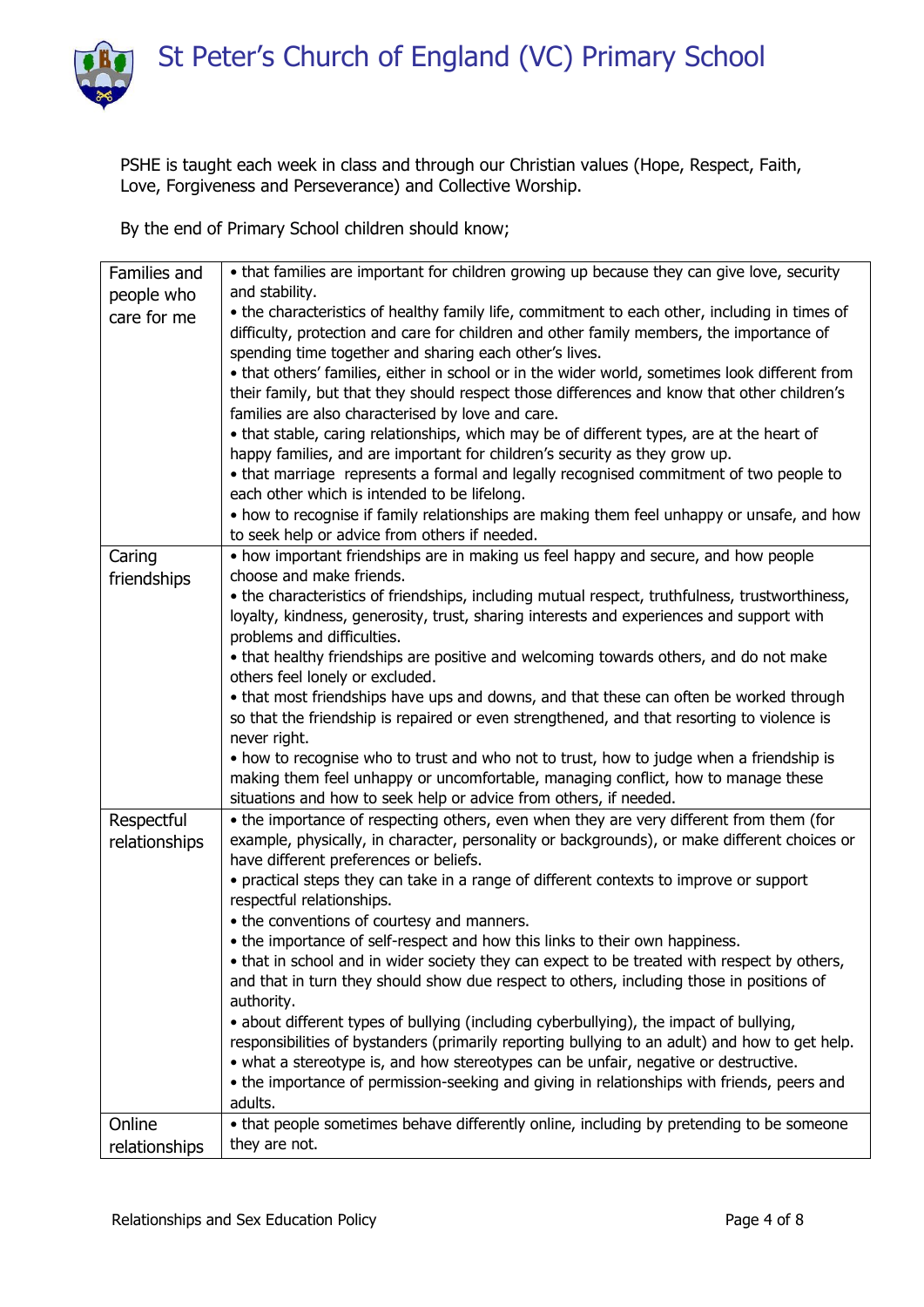St Peter's Church of England (VC) Primary School



|            | • that the same principles apply to online relationships as to face to face relationships,<br>including the importance of respect for others online including when we are anonymous.<br>• the rules and principles for keeping safe online, how to recognise risks, harmful content<br>and contact, and how to report them.<br>• how to critically consider their online friendships and sources of information including<br>awareness of the risks associated with people they have never met.<br>• how information and data is shared and used online.                                                                                                                                                                                                                                                                                                                                                                                                         |
|------------|------------------------------------------------------------------------------------------------------------------------------------------------------------------------------------------------------------------------------------------------------------------------------------------------------------------------------------------------------------------------------------------------------------------------------------------------------------------------------------------------------------------------------------------------------------------------------------------------------------------------------------------------------------------------------------------------------------------------------------------------------------------------------------------------------------------------------------------------------------------------------------------------------------------------------------------------------------------|
| Being safe | • what sorts of boundaries are appropriate in friendships with peers and others (including in<br>a digital context).<br>• about the concept of privacy and the implications of it for both children and adults;<br>including that it is not always right to keep secrets if they relate to being safe.<br>• that each person's body belongs to them, and the differences between appropriate and<br>inappropriate or unsafe physical, and other, contact.<br>• how to respond safely and appropriately to adults they may encounter (in all contexts,<br>including online) whom they do not know.<br>• how to recognise and report feelings of being unsafe or feeling bad about any adult.<br>• how to ask for advice or help for themselves or others, and to keep trying until they are<br>heard.<br>• how to report concerns or abuse, and the vocabulary and confidence needed to do so.<br>• where to get advice e.g. family, school and/or other sources. |

The PSHE Association programme of study covers Key Stages 1 & 2 and is based on three core themes within which there is broad overlap and flexibility:

- Core theme 1. Health and Wellbeing
- Core theme 2. Relationships
- Core theme 3. Living in the Wider World

Pupils in Year 6 also receive stand-alone sex education session delivered by members of the school staff. These are delivered separately to the boys and girls, by staff members of their own gender.

# <span id="page-4-0"></span>**7. Roles and responsibilities**

# **6.1 The Governing Body**

The Governing Body will approve the RSE policy and hold the Headteacher to account for its implementation. The Governing Body has delegated the approval of this policy to the Strategy Group.

# **6.2 The Headteacher**

The Headteacher is responsible for ensuring that RSE is taught consistently across the school, and for managing requests to withdraw pupils from [non-statutory/non-science] components of RSE (see section 7).

# **6.3 Staff**

Staff are responsible for:

• Delivering RSE in a sensitive way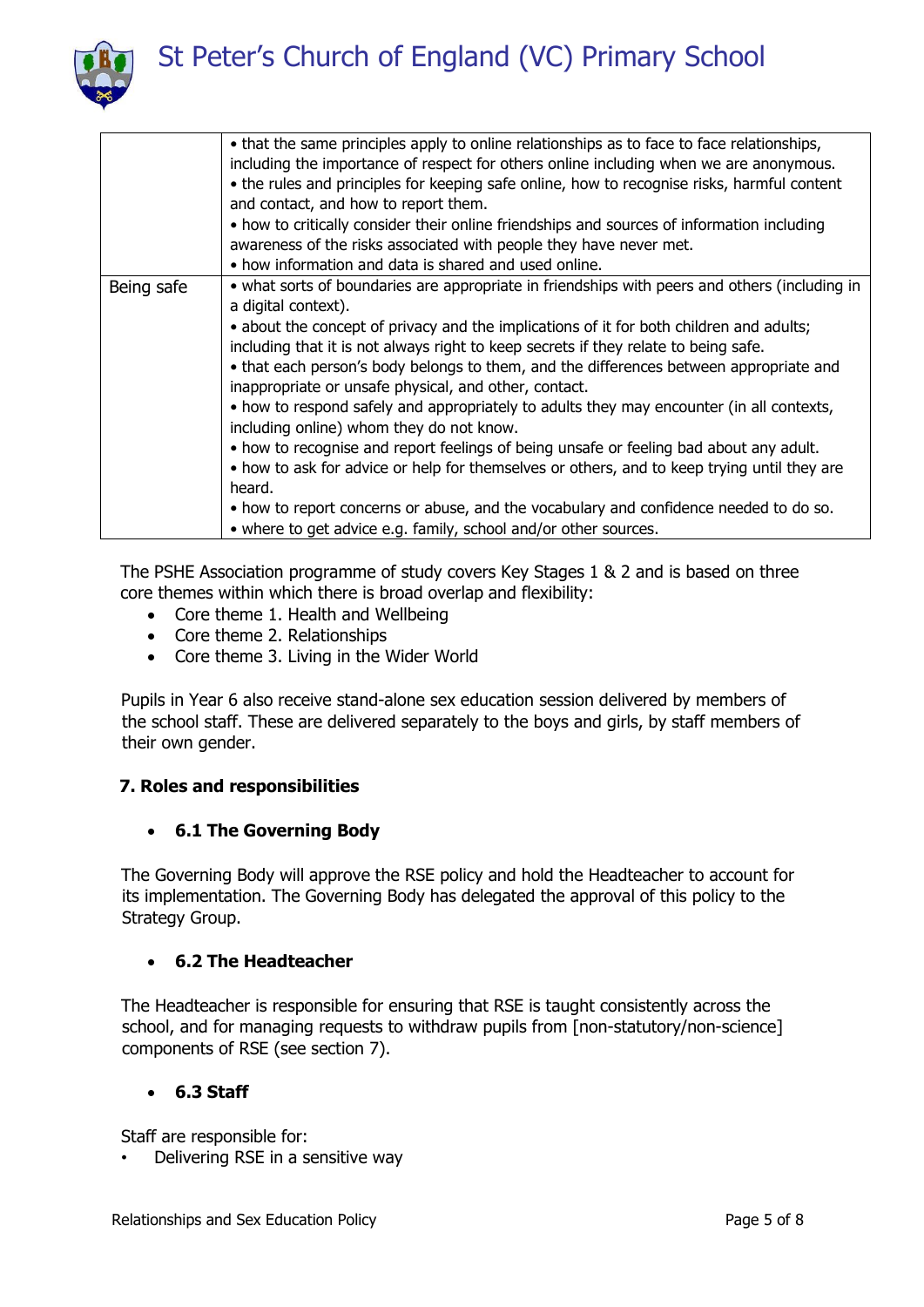

- Modelling positive attitudes to RSE
- Responding to the needs of individual pupils
- Responding appropriately to pupils whose parents wish them to be withdrawn from the [non-statutory/non-science] components of RSE.

Staff do not have the right to opt out of teaching RSE. Staff who have concerns about teaching RSE are encouraged to discuss this with the Headteacher.

#### **6.4 Pupils**

Pupils are expected to engage fully in RSE and, when discussing issues related to RSE, treat others with respect and sensitivity.

#### **8. Managing difficult questions**

During both formal and informal PSHE/RSE sessions, pupils are encouraged to ask questions. Any questions from pupils are answered according to the age and maturity of the pupil concerned, and if the teacher delivering the session deems it appropriate to answer.

Teachers will:

- use specific ground rules for this work which will clarify boundaries for children/young people, and mitigate disclosures in class
- clarify that personal questions should not be asked

 clarify that pupils should not give out personal information in class but speak to someone they trust after the lesson, e.g. school nurse, teacher, pastoral staff.

In some lessons, an anonymous question box may be used to allow children to ask questions about potentially sensitive or embarrassing topics. Teaching staff will endeavour to answer questions as openly as possible but if faced with a question they do not feel comfortable answering within the classroom, or that is not age-appropriate (or within the school's RSE policy), provision may be made to address the individual child/young person's requirements. The school believes that individual teachers must use their professional skill and discretion in this area and refer to the Designated Safeguarding Lead if they are concerned about any question from a safeguarding perspective.

If a teacher does not know the answer to a question or if a question is felt to be inappropriate, this should be acknowledged and, if considered necessary, this may be followed up outside of the classroom environment with individual pupils. Children may also be signposted back to parents/carers who have ultimate responsibility in talking to their children about sensitive matters.

We will also encourage parents to talk with school if they have any questions or queries, and if they would like advice on how to better support their child and continue learning outside of the classroom.

#### **9. Safeguarding**

In providing children with an understanding of healthy relationships and appropriate boundaries, we consider RSE to be an important part of our school's approach to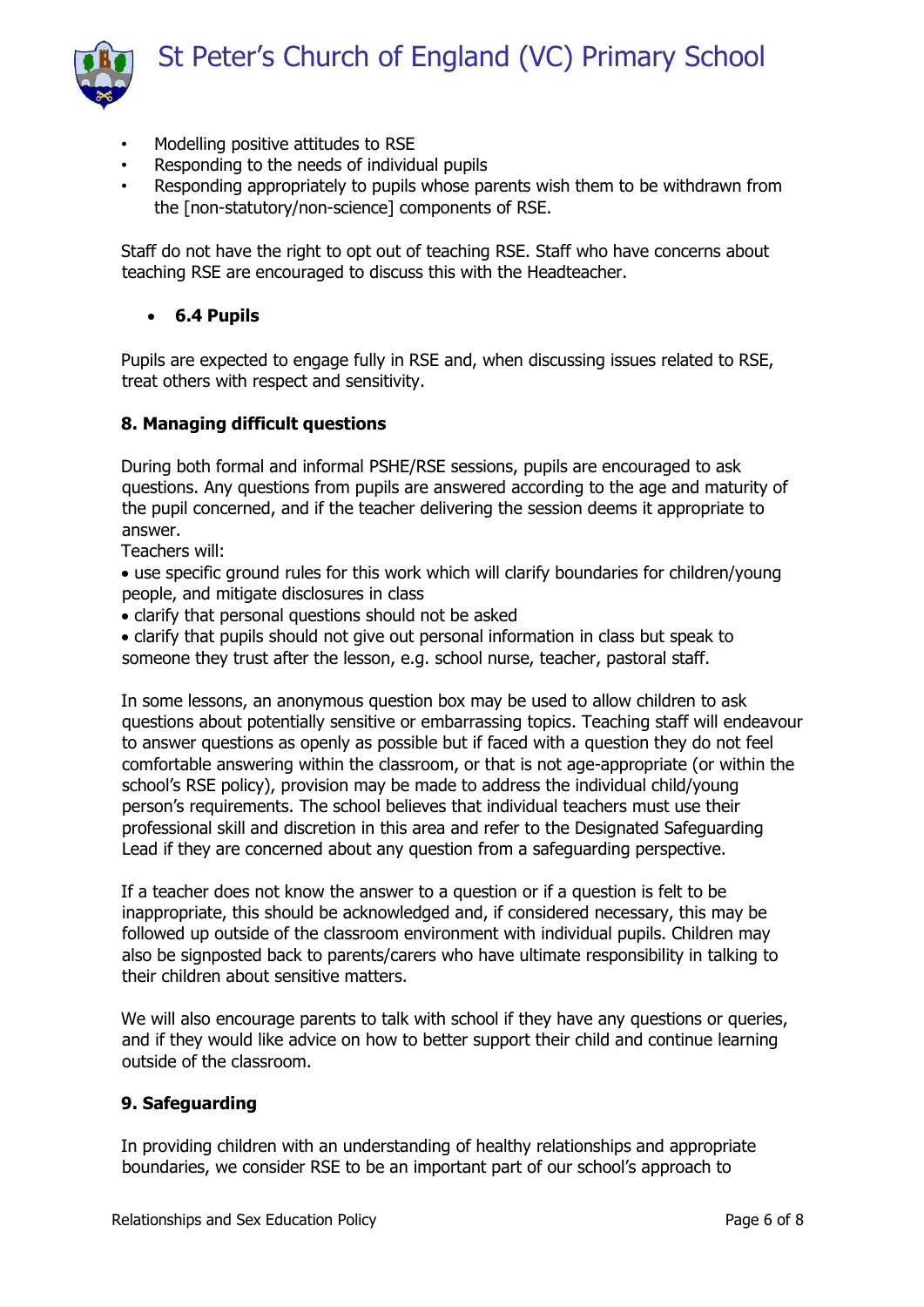

safeguarding. Teachers are aware that effective RSE, which brings an understanding of what is and what is not appropriate in a relationship, can lead to a disclosure of a child protection issue. Teachers will take these matters seriously and speak to the child away from the class as a matter of priority. Teachers will draw their concerns to the attention of the headteacher and deputy head, the designated safeguarding lead and child protection officer within the school. The headteacher will then deal with the matter in consultation with health care professionals. (See also Safeguarding Policy).

# **10. Special Educational Needs and Learning Differences**

Our pupils have different needs based on their emotional and physical development, life experiences, and learning differences, but we aim to ensure that all pupils are properly included in RSE. Teachers will plan and deliver work in a variety of ways, in order to meet the needs of individual pupils with SEN or learning differences. We focus on activities that increase a pupil's assertiveness, communication and relationship skills, their self-esteem and understanding.

# **11. Equality and Diversity**

Schools, like all public institutions, have specific responsibilities in relation to equality and protected characteristics. Planning and resources are reviewed to ensure they comply with equalities legislation and the school's equal opportunities policy. All RSE is taught without bias and in line with legal responsibilities such as those contained within the Equality Act (2010). Topics are presented using a variety of views and beliefs so that pupils are able to form their own, informed opinions but also respect others that may have different opinions. The personal beliefs and attitudes of staff delivering RSE will not influence the teaching of the subject in school. In our school we seek to recognise and embrace the diverse nature of our community. We aim to value and celebrate religious, ethnic and cultural diversity as part of modern Britain. We will explore different cultural beliefs and values and encourage activities that challenge stereotypes and discrimination and present children with accurate information based on the law. We will use a range of teaching materials and resources that reflect the diversity of our community and encourage a sense of inclusiveness. We do not use RSE as a means of promoting any form of sexual orientation.

# <span id="page-6-0"></span>**12. Parents' right to withdraw**

Parents have the right to withdraw their children from the [non-statutory/non-science] components of RSE. Requests for withdrawal should be put in writing and addressed to the Headteacher. A copy of withdrawal requests will be placed in the pupil's educational record.

Alternative work will be given to pupils who are withdrawn from RSE.

# <span id="page-6-1"></span>**13. Training**

When identified as a training need, the delivery of RSE will be covered as part of the school's CPD programme. This may include having visitors from outside the school, such